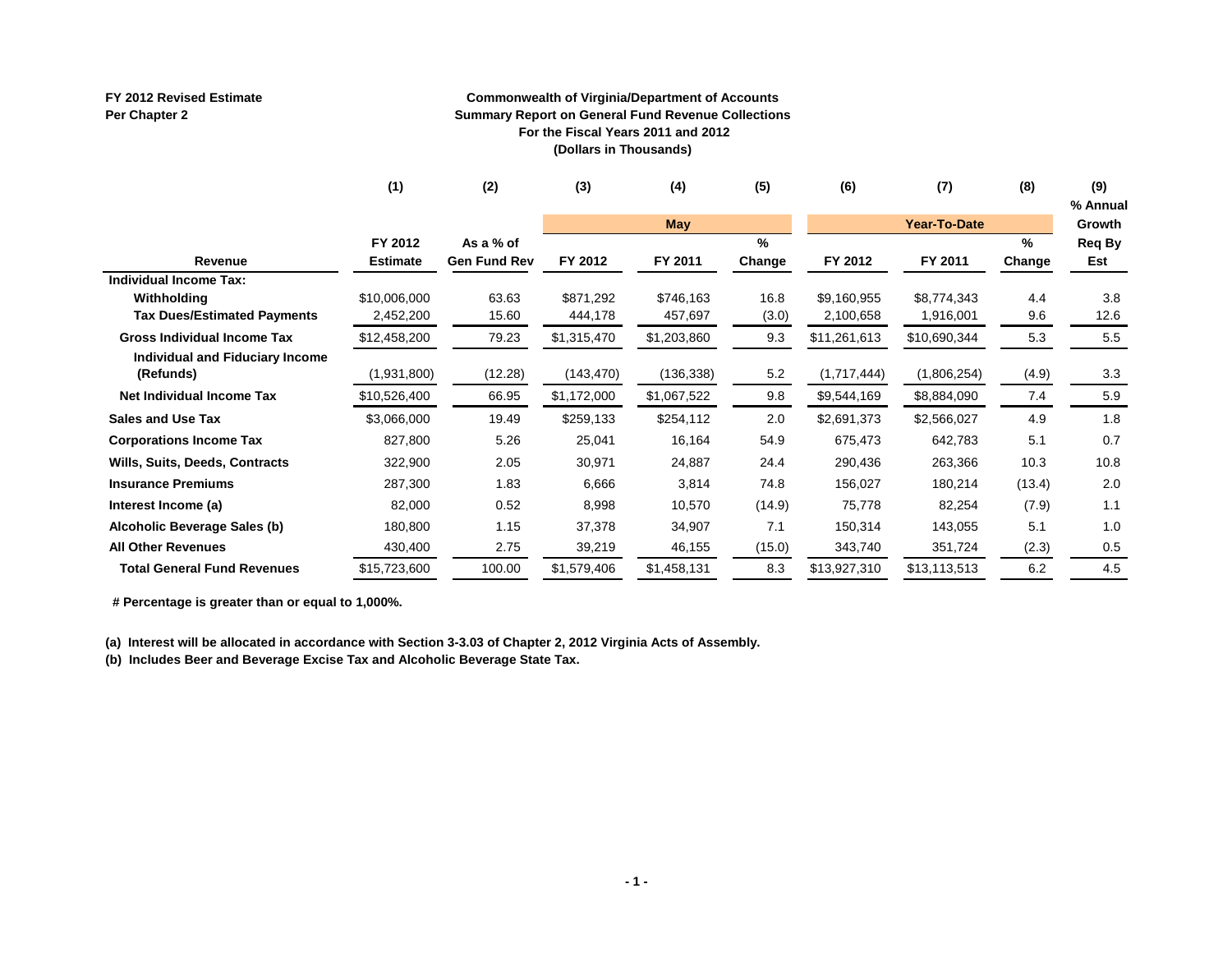**FY 2012 Revised Estimate**

**Per Chapter 2**

#### **Commonwealth of Virginia/Department of Accounts**

**General Fund Statement of Revenue Collections and Estimates**

 **For the Fiscal Years 2011 and 2012**

|  |  | (Dollars in Thousands) |
|--|--|------------------------|
|--|--|------------------------|

|                                                          | (1)             | (2)                 | (3)         | (4)         | (5)           | (6)          | (7)          | (8)    | (9)               |
|----------------------------------------------------------|-----------------|---------------------|-------------|-------------|---------------|--------------|--------------|--------|-------------------|
|                                                          |                 | As a %              |             | May         |               |              | Year-To-Date |        | % Annual          |
|                                                          | FY 2012         | of Total            |             |             | $\frac{9}{6}$ |              |              | %      | Growth            |
| Revenue                                                  | <b>Estimate</b> | <b>Gen Fund Rev</b> | FY 2012     | FY 2011     | Change        | FY 2012      | FY 2011      | Change | <b>Req By Est</b> |
| Taxes:                                                   |                 |                     |             |             |               |              |              |        |                   |
| Individual Income Tax - Withholding                      | \$10,006,000    | 63.63               | \$871,292   | \$746,163   | 16.8          | \$9,160,955  | \$8,774,343  | 4.4    | 3.8               |
| <b>Tax Dues/Estimated Payments</b>                       | 2,452,200       | 15.60               | 444,178     | 457,697     | (3.0)         | 2,100,658    | 1,916,001    | 9.6    | 12.6              |
| <b>Gross Individual Income Tax</b>                       | \$12,458,200    | 79.23               | \$1,315,470 | \$1,203,860 | 9.3           | \$11,261,613 | \$10,690,344 | 5.3    | 5.5               |
| Individ and Fiduc Income (Refunds)                       | (1,931,800)     | (12.28)             | (143, 470)  | (136, 338)  | 5.2           | (1,717,444)  | (1,806,254)  | (4.9)  | 3.3               |
| Net Individual Income Tax                                | \$10,526,400    | 66.95               | \$1,172,000 | \$1,067,522 | 9.8           | \$9,544,169  | \$8,884,090  | 7.4    | 5.9               |
| <b>Sales and Use Tax</b>                                 | 3,066,000       | 19.49               | 259,133     | 254,112     | 2.0           | 2,691,373    | 2,566,027    | 4.9    | 1.8               |
| <b>Corporations Income</b>                               | 827,800         | 5.26                | 25,041      | 16,164      | 54.9          | 675,473      | 642,783      | 5.1    | 0.7               |
| <b>Public Service Corporations</b>                       | 93,900          | 0.60                | 10,222      | 14,902      | (31.4)        | 86,039       | 88,823       | (3.1)  | 0.1               |
| <b>Insurance Premiums</b>                                | 287,300         | 1.83                | 6,666       | 3,814       | 74.8          | 156,027      | 180,214      | (13.4) | 2.0               |
| <b>Alcoholic Beverage Excise</b>                         | 137,500         | 0.87                | 33,909      | 31,401      | 8.0           | 111,488      | 104,093      | 7.1    | 1.1               |
| <b>Beer and Beverage Excise</b>                          | 43,300          | 0.28                | 3,469       | 3,506       | (1.1)         | 38,826       | 38,962       | (0.3)  | 0.8               |
| Wills, Suits, Deeds, Contracts                           | 322,900         | 2.05                | 30,971      | 24,887      | 24.4          | 290,436      | 263,366      | 10.3   | 10.8              |
| Inheritance, Gift, and Estate                            | $\Omega$        | 0.00                | (60)        | 360         | (116.7)       | 298          | 2,467        | (87.9) | (100.0)           |
| <b>Bank Franchise</b>                                    | 23,300          | 0.15                | 5,181       | 10,409      | (50.2)        | 5,356        | 10,515       | (49.1) | (4.5)             |
| <b>Other Taxes</b>                                       | 2,500           | 0.02                | 266         | (323)       | 182.4         | 2,533        | (4,090)      | 161.9  | 189.6             |
| <b>Total Taxes</b>                                       | \$15,330,900    | 97.50               | \$1,546,798 | \$1,426,754 | 8.4           | \$13,602,018 | \$12,777,250 | 6.5    | 4.7               |
| <b>Rights and Privileges:</b>                            |                 |                     |             |             |               |              |              |        |                   |
| <b>Licenses and Permits</b>                              | \$4,100         | 0.03                | \$456       | \$480       | (5.0)         | \$3,763      | \$3,882      | (3.1)  | (5.7)             |
| <b>Corp. Franchise and Charters</b>                      | 43,400          | 0.27                | 551         | 522         | 5.6           | 16,809       | 17,050       | (1.4)  | (2.3)             |
| Fees for Misc. Privileges & Services                     | 9,700           | 0.06                | 625         | 625         | 0.0           | 8,733        | 7,906        | 10.5   | (12.9)            |
| <b>Total Rights and Privileges</b>                       | \$57,200        | 0.36                | \$1,632     | \$1,627     | 0.3           | \$29,305     | \$28,838     | 1.6    | (4.5)             |
| <b>Other Revenues:</b>                                   |                 |                     |             |             |               |              |              |        |                   |
| <b>Sales of Property &amp; Commodities</b>               | \$4,800         | 0.03                | \$3,353     | ( \$1)      | #             | \$4,373      | \$2,928      | 49.4   | 67.1              |
| <b>Assessmts &amp; Rcpts for Support of Special Svcs</b> | 400             | 0.00                | $\Omega$    | 25          | (100.0)       | 321          | 377          | (14.9) | (8.3)             |
| <b>Institutional Revenue</b>                             | 6,200           | 0.04                | 446         | 392         | 13.8          | 5,744        | 5,859        | (2.0)  | (3.8)             |
| Interest (a)                                             | 82,000          | 0.52                | 8,998       | 10,570      | (14.9)        | 75,778       | 82,254       | (7.9)  | 1.1               |
| <b>Dividends and Rent</b>                                | 300             | 0.00                | 14          | 15          | (6.7)         | 342          | 330          | 3.6    | (17.1)            |
| <b>Fines, Forfeitures &amp; Fees</b>                     | 235,100         | 1.50                | 18,025      | 18,159      | (0.7)         | 204,101      | 210,565      | (3.1)  | 2.8               |
| <b>Other Revenue</b>                                     | 7,400           | 0.05                | 183         | 283         | (35.3)        | 4,961        | 4,226        | 17.4   | (28.1)            |
| <b>Excess Fees</b>                                       | (10, 300)       | (0.07)              | (782)       | (524)       | (49.2)        | (7,708)      | (7, 954)     | 3.1    | (19.4)            |
| <b>Private Donations, Gifts &amp; Cont.</b>              | $\mathbf 0$     | 0.00                | 8           | 3           | 166.7         | 22           | 62           | (64.5) | (100.0)           |
| <b>Cities, Counties, and Towns</b>                       | 9,600           | 0.07                | 731         | 828         | (11.7)        | 8,053        | 8,778        | (8.3)  | (0.2)             |
| <b>Total Other Revenues</b>                              | \$335,500       | 2.14                | \$30,976    | \$29,750    | 4.1           | \$295,987    | \$307,425    | (3.7)  | 1.3               |
| <b>Total General Fund Revenues</b>                       | \$15,723,600    | 100.00              | \$1,579,406 | \$1,458,131 | 8.3           | \$13,927,310 | \$13,113,513 | 6.2    | 4.5               |

 **# Percentage is greater than or equal to 1,000%.**

**(a) Interest will be allocated in accordance with Section 3-3.03 of Chapter 2, 2012 Virginia Acts of Assembly.**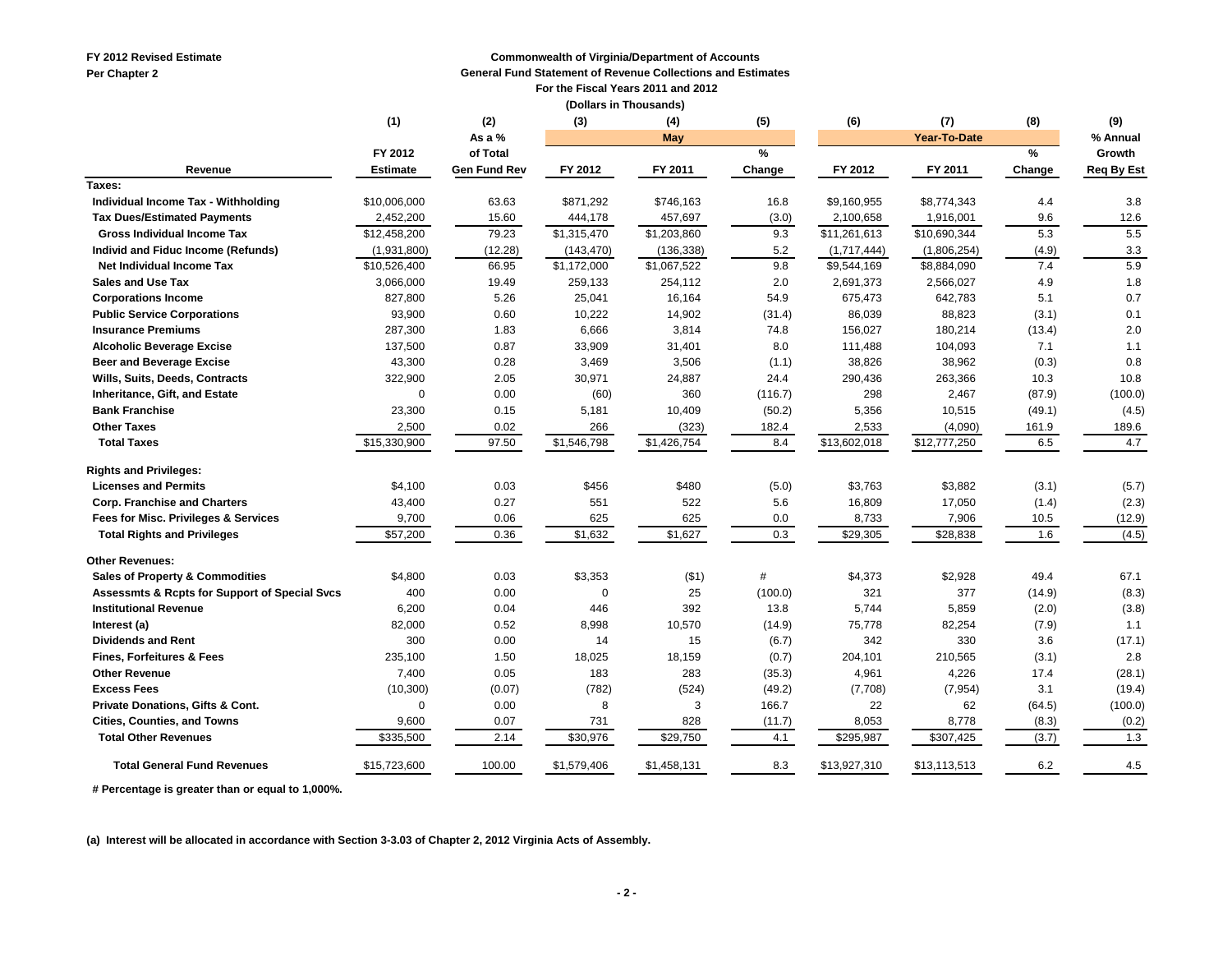# **Commonwealth of Virginia/Department of Lottery Summary Report on Lottery Collections For the Fiscal Years 2011 and 2012 (Dollars in Thousands)**

**% Annual**

|                                   |                        |                 |            |        |                  |                     |            | % Annuai           |  |
|-----------------------------------|------------------------|-----------------|------------|--------|------------------|---------------------|------------|--------------------|--|
|                                   |                        |                 | <b>May</b> |        |                  | <b>Year-To-Date</b> |            | Growth             |  |
|                                   | FY 2012                |                 |            | %      |                  |                     | %          | <b>Required</b>    |  |
|                                   | <b>Estimate</b><br>(a) | FY 2012         | FY 2011    | Change | FY 2012          | FY 2011             | Change (b) | <b>By Estimate</b> |  |
| <b>Lottery Collections</b>        |                        |                 |            |        |                  |                     |            |                    |  |
| Win for Life / Decades of Dollars | \$32,050               | \$2,843         | \$3,006    | (5.4)  | \$30,579         | \$26,385            | 15.9       | 8.9                |  |
| Cash 5                            | 25,300                 | 2,380           | 2,162      | 10.1   | 24,446           | 24,568              | (0.5)      | (5.1)              |  |
| Pick 4                            | 217,950                | 19,376          | 17,599     | 10.1   | 204,665          | 190,419             | 7.5        | 5.2                |  |
| Pick 3                            | 234,860                | 21,040          | 19,809     | 6.2    | 223,687          | 223,356             | 0.1        | (2.9)              |  |
| Mega Millions / Powerball         | 199,540                | 16,032          | 14,016     | 14.4   | 212,765          | 191,754             | 11.0       | (2.7)              |  |
| Fast Play                         | 9,420                  | 1,100           | 999        | 10.1   | 11,058           | 7,998               | 38.3       | 5.7                |  |
| Raffle                            | 6,600                  | 0               | 0          |        | 6,625            | 6,600               | 0.4        | 0.0                |  |
| Scratch                           | 800,000                | 75,251          | 65,280     | 15.3   | 774,880          | 695,176             | 11.5       | 5.7                |  |
| <b>Gross Lottery Revenue</b>      | ,525,720               | 138,022         | 122,871    | 12.3   | 1,488,705        | 1,366,256           | 9.0        | 2.9                |  |
| Expenses (c)                      | ,052,620               | 98,657<br>(d)   | 87,158     | 13.2   | 1,038,505<br>(d) | 959,337             | 8.3        | 1.4                |  |
| <b>Net Lottery Ticket Profits</b> | \$473,100              | \$39,365<br>(d) | \$35,713   | 10.2   | \$450,200<br>(d) | \$406,919           | 10.6       | 6.5                |  |

(a) Estimate established by Chapter 2, 2012 Virginia Acts of Assembly, and includes the residual amount of FY 2011 Lottery profits of \$9,011,285 at June 30, 2011.

(b) The current year figures on this chart, including growth percentages, are not an indicator of the probable outcome for the fiscal year. Lottery revenues can have dramatic swings up and down month to month depending on the lotto jackpots, prize expense, and game related administrative expenses.

(c) "Expenses" includes prizes to winners, compensation to retailers, instant and online gaming costs, Lottery operating expenses, and net other income/expense.

(d) Current month includes operating expenses estimated (unaudited closing).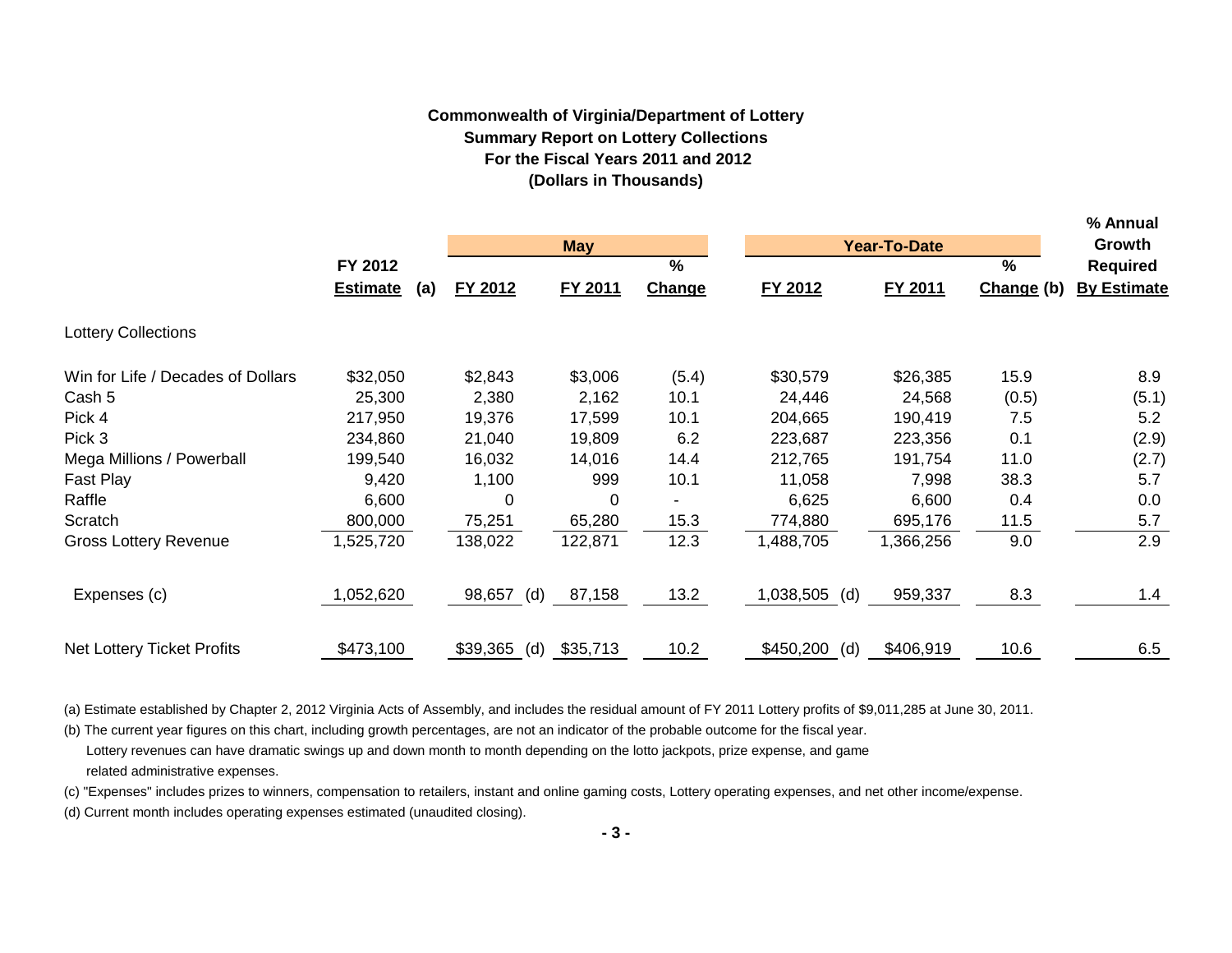### **Commonwealth of Virginia/Department of Accounts**

## **Highway Maintenance and Operating Fund and Transportation Trust Fund Revenues**

#### **Summary Statement of Selected Revenue Estimates & Collections**

#### **For the Fiscal Years 2011 and 2012**

#### **(Dollars in Thousands)**

|                                           |                 |          |           |            |               |             |                     |        | % Annual           |
|-------------------------------------------|-----------------|----------|-----------|------------|---------------|-------------|---------------------|--------|--------------------|
|                                           |                 | As a %   |           | <b>May</b> |               |             | <b>Year-To-Date</b> |        | Growth             |
|                                           | FY 2012         | of Total |           |            | $\frac{0}{0}$ |             |                     | %      | <b>Required</b>    |
| <b>Revenue</b>                            | <b>Estimate</b> | Fund     | FY 2012   | FY 2011    | Change        | FY 2012     | FY 2011             | Change | <b>By Estimate</b> |
| <b>Motor Fuel Taxes</b>                   | \$832,900       | 23.23    | \$70,449  | \$70,901   | (0.6)         | \$698,709   | \$705,446           | (1.0)  | (1.4)              |
| <b>Priority Transportation Fund (PTF)</b> | 157,300         | 4.39     | 2,000     | 2,000      | 0.0           | 155,297     | 148,327             | 4.7    | 4.6                |
| <b>Motor Vehicle Sales and Use Tax</b>    | 554,600         | 15.47    | 52,916    | 45,472     | 16.4          | 527,404     | 484,305             | 8.9    | 4.2                |
| <b>State Sales and Use Tax</b>            | 504,800         | 14.09    | 43,860    | 42,861     | 2.3           | 456,686     | 434,477             | 5.1    | 5.8                |
| <b>Motor Vehicle License Fees</b>         | 239,200         | 6.67     | 20,344    | 19,708     | 3.2           | 216,305     | 216,669             | (0.2)  | 0.6                |
| <b>International Registration Plan</b>    | 62,000          | 1.72     | 4,568     | 4,061      | 12.5          | 57,457      | 55,842              | 2.9    | 1.6                |
| <b>Recordation Tax</b>                    | 38,400          | 1.07     | 3,750     | 2,748      | 36.5          | 35,283      | 31,404              | 12.4   | 9.8                |
| <b>Interest Earnings</b>                  | 19,400          | 0.54     | (9)       | 6          | (250.0)       | 11,457      | 13,256              | (13.6) | $6.2\,$            |
| Misc. Taxes, Fees, and Revenues           | 12,800          | 0.36     | 1,133     | 958        | 18.3          | 11,416      | 11,815              | (3.4)  | (0.7)              |
| <b>Total State Taxes and Fees</b>         | \$2,421,400     | 67.54    | \$199,011 | \$188,715  | 5.5           | \$2,170,014 | \$2,101,541         | 3.3    | 2.2                |

 **# Percentage is greater than or equal to 1,000%.**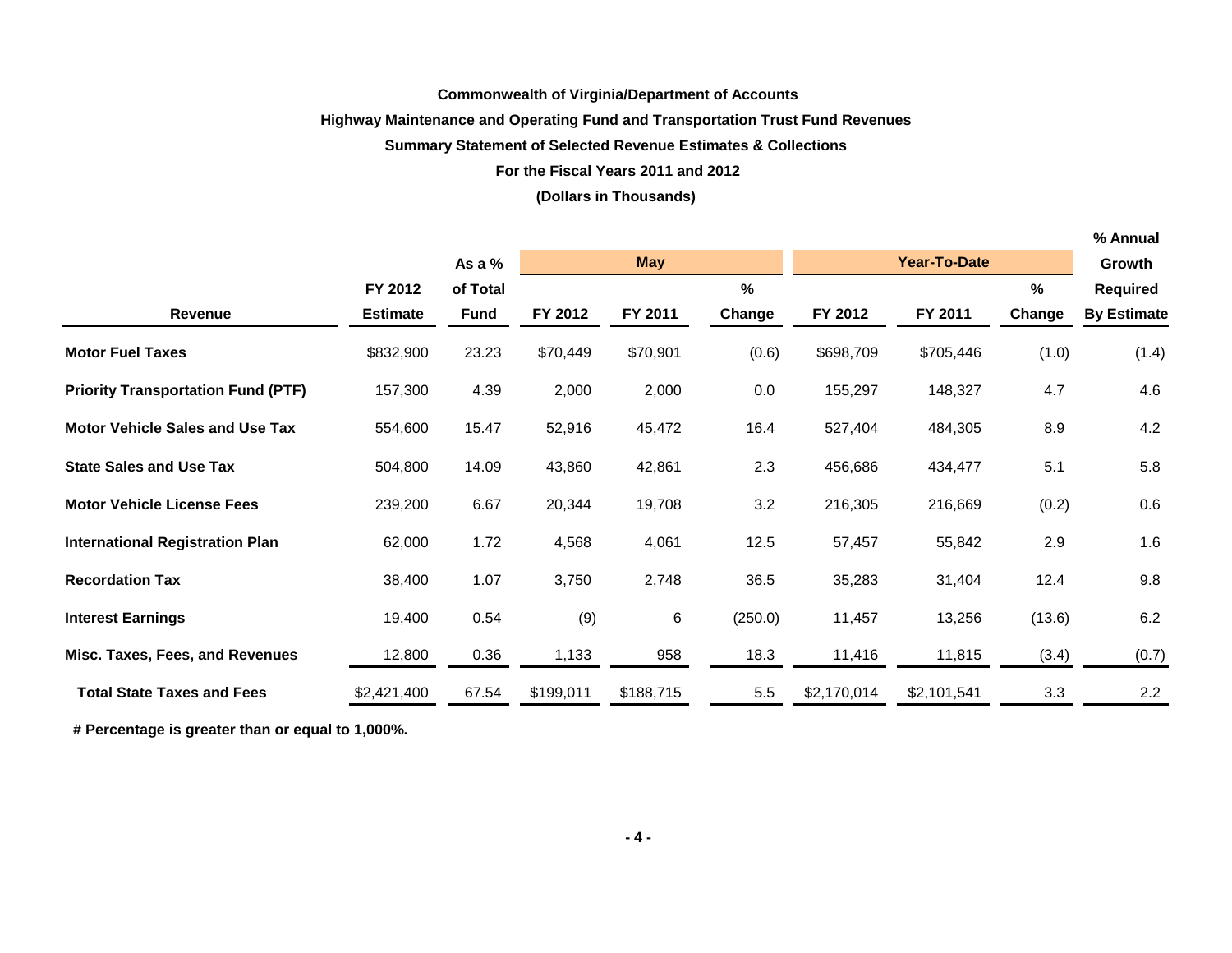#### **Commonwealth of Virginia/Department of Accounts Highway Maintenance and Operating Fund and Transportation Trust Fund Revenues Statement of Revenue Estimates & Collections For the Fiscal Years 2011 and 2012 (Dollars in Thousands)**

|                                                                             |                 |             |           |            |               |             |                     |               | % Annual |
|-----------------------------------------------------------------------------|-----------------|-------------|-----------|------------|---------------|-------------|---------------------|---------------|----------|
|                                                                             |                 | As a $%$    |           | May        |               |             | <b>Year-To-Date</b> |               | Growth   |
|                                                                             | FY 2012         | of Total    |           |            | $\frac{9}{6}$ |             |                     | $\frac{9}{6}$ | Required |
| Revenue                                                                     | <b>Estimate</b> | <b>Fund</b> | FY 2012   | FY 2011    | Change        | FY 2012     | FY 2011             | Change        | By Est   |
| <b>HIGHWAY MAINTENANCE</b>                                                  |                 |             |           |            |               |             |                     |               |          |
| <b>AND OPERATING FUND:</b>                                                  |                 |             |           |            |               |             |                     |               |          |
| Motor Fuel Taxes (Includes Road Tax)                                        | \$718,000       | 20.03       | \$61,569  | \$61,647   | (0.1)         | \$601,152   | \$606,813           | (0.9)         | (1.2)    |
| <b>Motor Vehicle Sales and Use Tax</b>                                      | 340,900         | 9.51        | 32,812    | 28,058     | 16.9          | 325,392     | 295,371             | 10.2          | 4.9      |
| <b>Motor Vehicle License Fees</b>                                           | 217,900         | 6.08        | 18,502    | 17,931     | 3.2           | 196,956     | 197,339             | (0.2)         | 0.6      |
| <b>International Registration Plan</b>                                      | 62,000          | 1.72        | 4,568     | 4,061      | 12.5          | 57,457      | 55,842              | 2.9           | 1.6      |
| <b>Recordation Tax (1 cent)</b>                                             | 12,800          | 0.36        | 1,250     | 916        | 36.5          | 11,761      | 10,468              | 12.4          | 9.8      |
| Misc. Taxes, Fees, and Revenues                                             | 12,800          | 0.36        | 1,133     | 958        | 18.3          | 11,416      | 11,815              | (3.4)         | (0.7)    |
| <b>Total State Taxes and Fees</b>                                           | \$1,364,400     | 38.06       | \$119,834 | \$113,571  | 5.5           | \$1,204,134 | \$1,177,648         | 2.2           | 0.8      |
| <b>Other Revenues:</b>                                                      |                 |             |           |            |               |             |                     |               |          |
| <b>Federal Grants and Contracts</b>                                         | \$0             | 0.00        | \$2,035   | \$1,089    | 86.9          | \$21,885    | \$18,222            | 20.1          | (100.0)  |
| <b>Miscellaneous Revenues</b>                                               | 11,479          | 0.32        | 709       | 2,573      | (72.4)        | 17,781      | 14,065              | 26.4          | (24.2)   |
| Transfer (to) / from Transportation                                         |                 |             |           |            |               |             |                     |               |          |
| <b>Trust Fund</b>                                                           | 447,767         | 12.49       | 0         | 95,998     | (100.0)       | 301,020     | 362,938             | (17.1)        | (3.3)    |
| <b>Total Highway Maintenance and</b>                                        |                 |             |           |            |               |             |                     |               |          |
| <b>Operating Fund</b>                                                       | \$1,823,646     | 50.87       | \$122,578 | \$213,231  | (42.5)        | \$1,544,820 | \$1,572,873         | (1.8)         | (1.6)    |
| <b>TRANSPORTATION TRUST FUND:</b>                                           |                 |             |           |            |               |             |                     |               |          |
| <b>Motor Fuel Taxes</b>                                                     |                 |             |           |            |               |             |                     |               |          |
| (Includes Aviation & Road Taxes)                                            | \$114.900       | 3.20        | \$8,880   | \$9,254    | (4.0)         | \$97.557    | \$98.633            | (1.1)         | (2.3)    |
| <b>PTF Motor Fuels</b>                                                      | 20.000          | 0.56        | 2,000     | 2,000      | 0.0           | 18,000      | 18,000              | 0.0           | 0.0      |
| <b>PTF Insurance Premiums Tax</b>                                           | 137,300         | 3.83        | $\Omega$  | $\Omega$   |               | 137,297     | 130,327             | 5.3           | 5.4      |
| <b>Motor Vehicle Sales and Use Tax</b>                                      |                 |             |           |            |               |             |                     |               |          |
| (Includes Rental Tax)                                                       | 213.700         | 5.96        | 20.104    | 17.414     | 15.4          | 202.012     | 188,934             | 6.9           | 3.1      |
| <b>State Sales and Use Tax</b>                                              | 504,800         | 14.09       | 43,860    | 42,861     | 2.3           | 456,686     | 434,477             | 5.1           | 5.8      |
| <b>Motor Vehicle License Fees</b>                                           | 21,300          | 0.59        | 1,842     | 1,777      | 3.7           | 19,349      | 19,330              | 0.1           | 0.4      |
| <b>Recordation Tax (2 cents)</b>                                            | 25,600          | 0.71        | 2,500     | 1,832      | 36.5          | 23,522      | 20,936              | 12.4          | 9.8      |
| <b>Interest Earnings</b>                                                    | 19,400          | 0.54        | (9)       | 6          | (250.0)       | 11,457      | 13,256              | (13.6)        | 6.2      |
| <b>Total State Taxes and Fees</b>                                           | \$1,057,000     | 29.48       | \$79,177  | \$75,144   | 5.4           | \$965,880   | \$923,893           | 4.5           | 4.1      |
| <b>Other Revenues:</b>                                                      |                 |             |           |            |               |             |                     |               |          |
| <b>Federal Grants and Contracts</b>                                         | \$1,006,822     | 28.08       | \$67,870  | \$71,058   | (4.5)         | \$868,966   | \$780,059           | 11.4          | 12.5     |
| <b>Receipts from Cities/Counties</b>                                        | 102,383         | 2.85        | 7,071     | 3,253      | 117.4         | 19,128      | 39,049              | (51.0)        | 135.2    |
| <b>Toll Revenues (Includes Route 28)</b>                                    | 28,949          | 0.81        | 867       | 931        | (6.9)         | 17,073      | 19,139              | (10.8)        | 43.7     |
| <b>Miscellaneous Revenues</b>                                               | 14,219          | 0.40        | 5,488     | 2,297      | 138.9         | 32,565      | 50,528              | (35.6)        | (74.0)   |
| <b>Total Other Revenues</b>                                                 | \$1,152,373     | 32.14       | \$81,296  | \$77,539   | 4.8           | \$937,732   | \$888,775           | 5.5           | 13.8     |
| Transfer (to) / from Highway                                                |                 |             |           |            |               |             |                     |               |          |
| <b>Maintenance and Operating Fund</b>                                       | (\$447,767)     | (12.49)     | \$0       | (\$95,998) | 100.0         | (\$301,020) | (\$362,938)         | 17.1          | 3.3      |
| <b>Total Transportation Trust Fund</b>                                      | \$1,761,606     | 49.13       | \$160,473 | \$56,685   | 183.1         | \$1,602,592 | \$1,449,730         | 10.5          | 12.5     |
| <b>TOTAL HIGHWAY MAINTENANCE AND</b><br><b>OPERATING AND TRANSPORTATION</b> |                 |             |           |            |               |             |                     |               |          |
| <b>TRUST FUND</b>                                                           | \$3,585,252     | 100.00      | \$283,051 | \$269,916  | 4.9           | \$3,147,412 | \$3,022,603         | 4.1           | 4.9      |

 **# Percentage is greater than or equal to 1,000%.**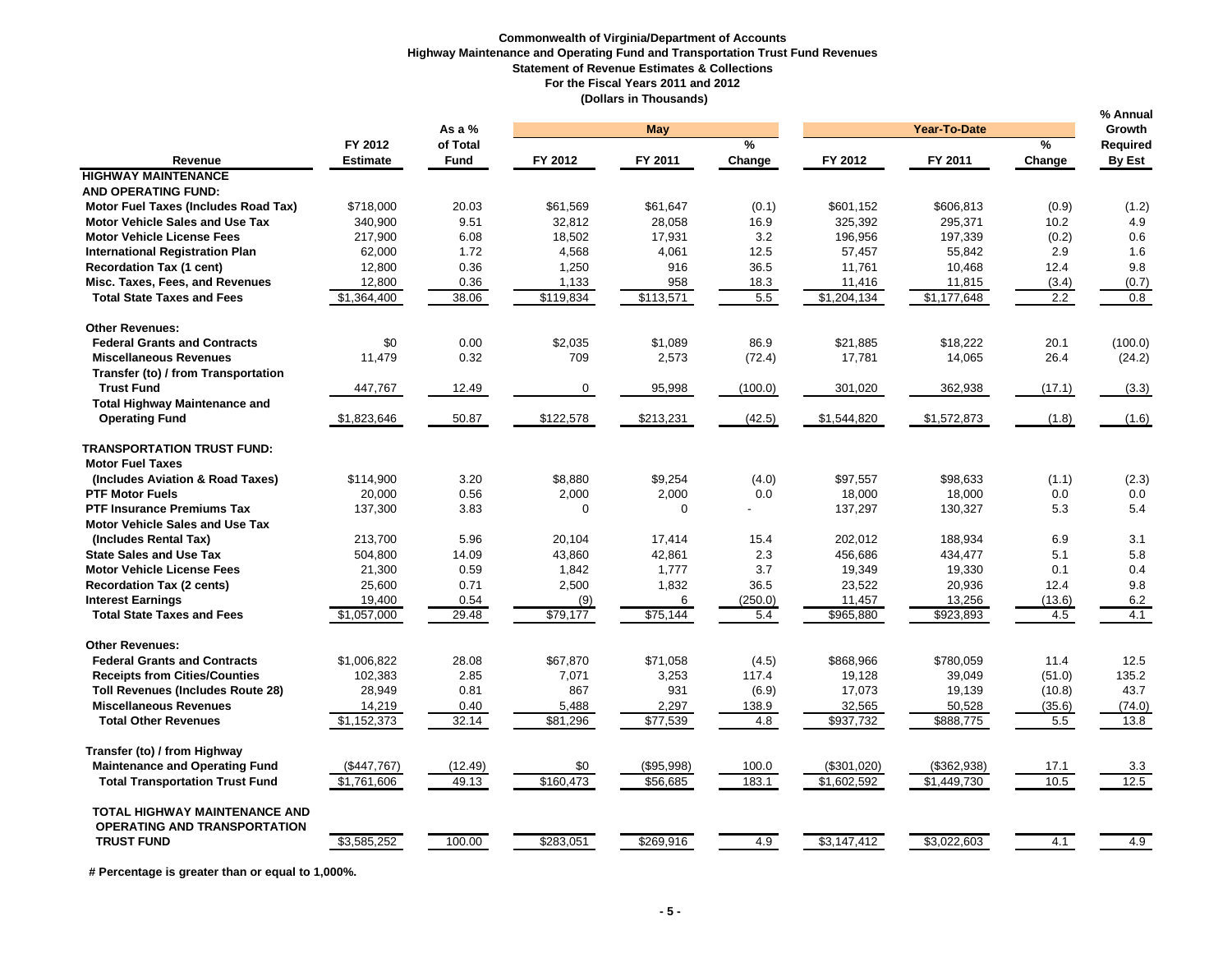# **Total General Fund Revenues**

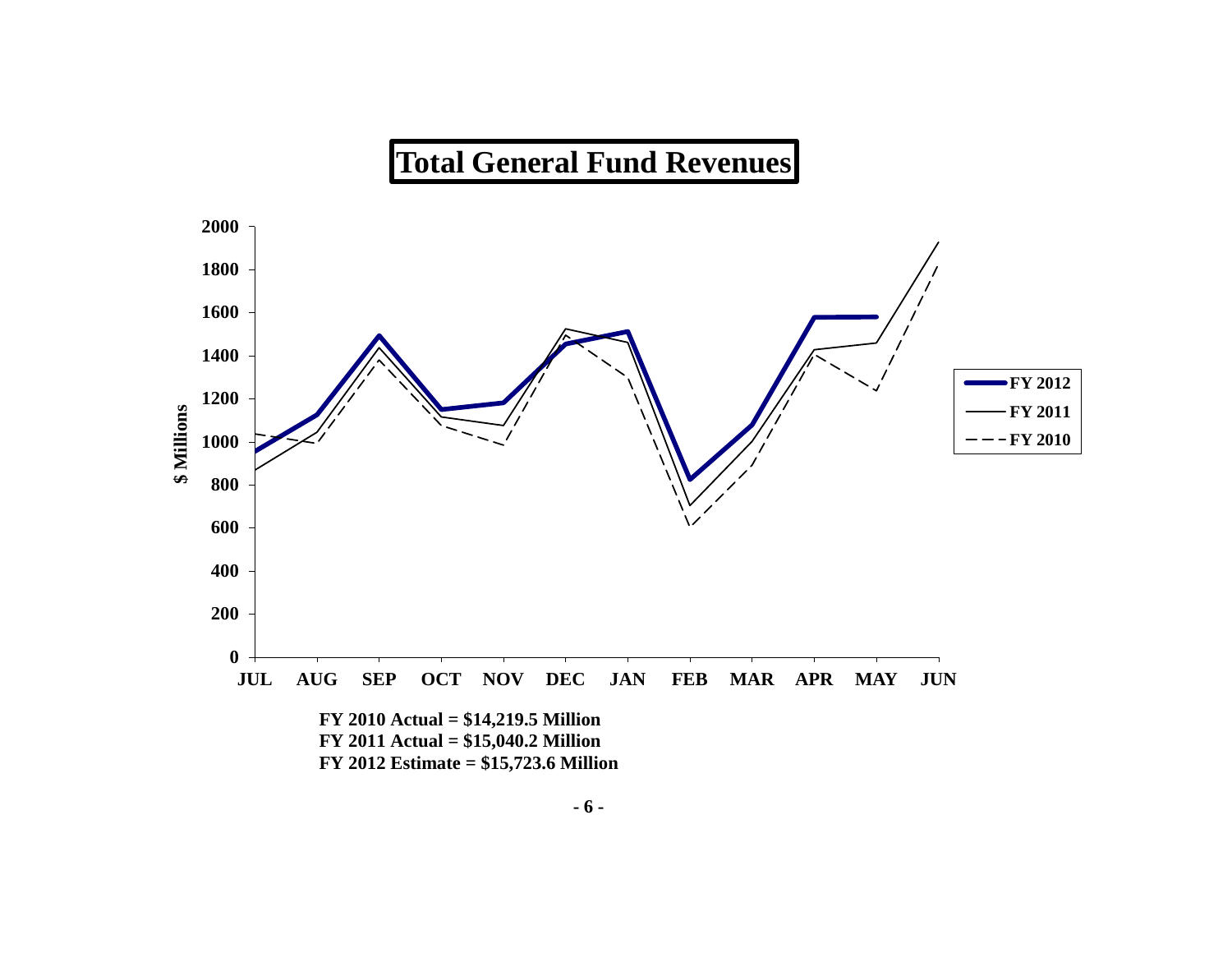# **Net Individual Income Tax**

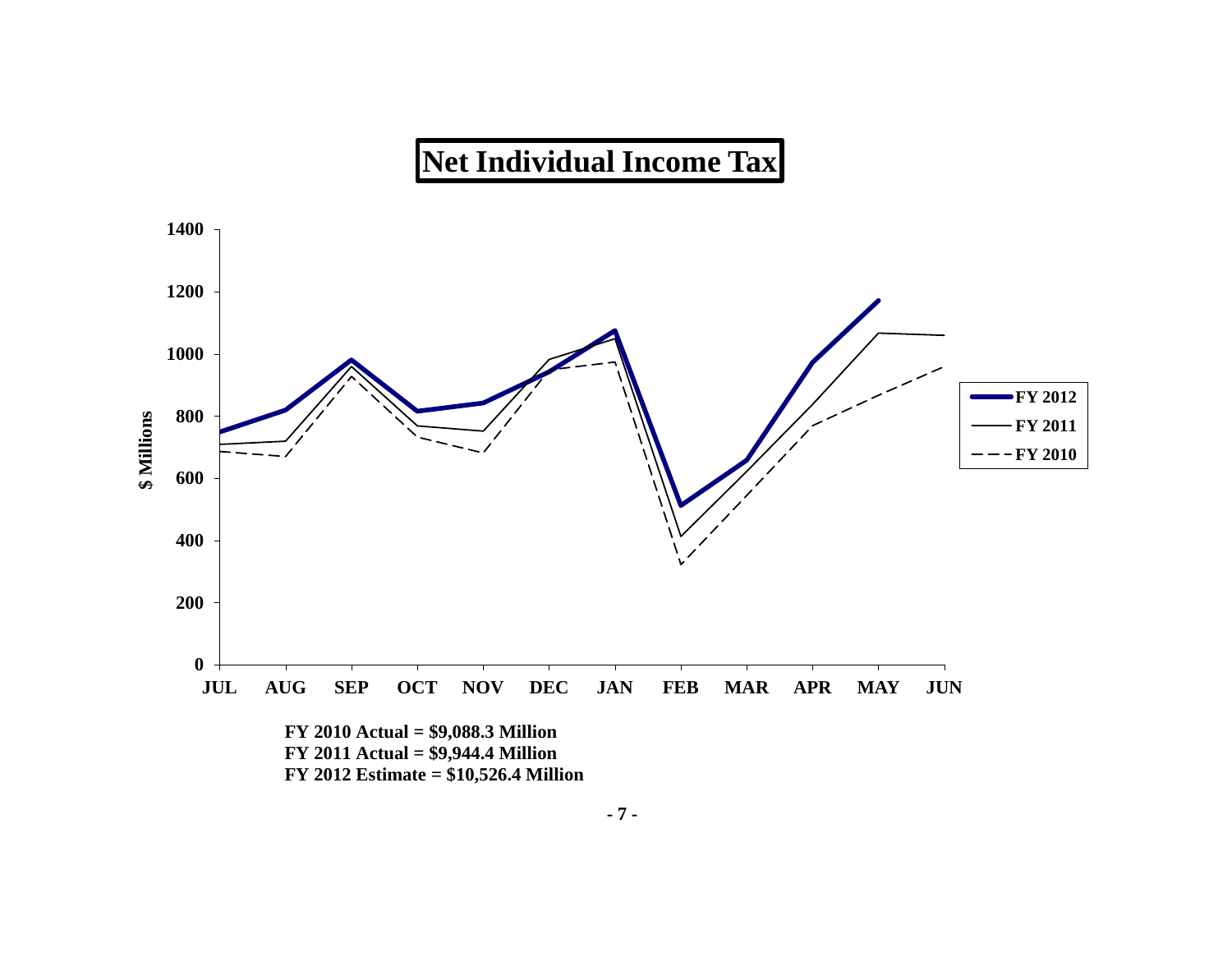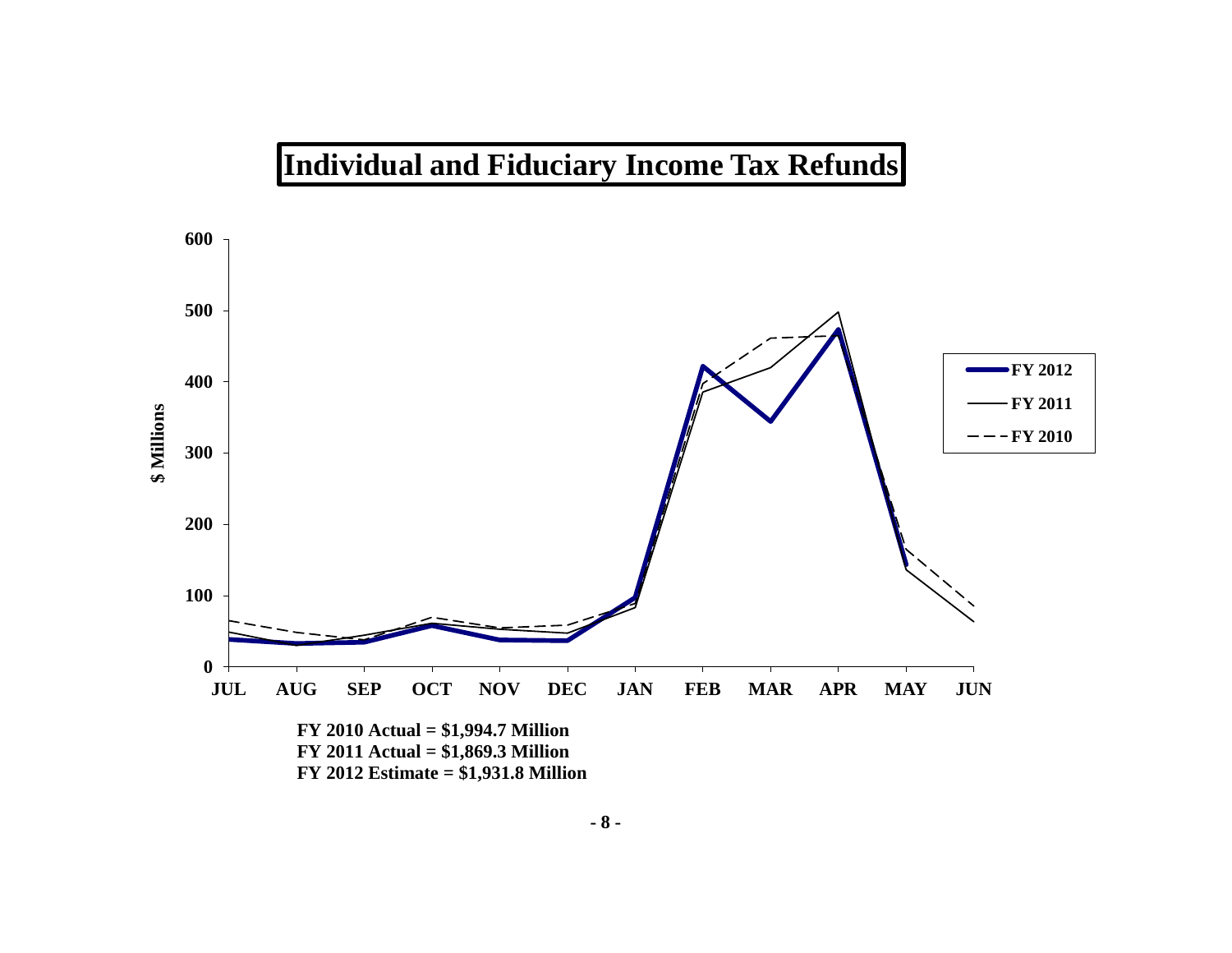# **DEPARTMENT OF THE TREASURY**

**General Account Investment Portfolio Monthly Average Balances and Rates For the Fiscal Year 2012 (Dollars in Millions)**

| <b>MONTH</b>         | <b>PRIMARY LIQUIDITY</b> |       | <b>EXTERNAL MANAGEMENT</b><br><b>EXTENDED DURATION</b> |                                   | <b>COMPOSITE</b> |          | <b>TREASURY 1 YR.</b><br><b>CONSTANT</b> |
|----------------------|--------------------------|-------|--------------------------------------------------------|-----------------------------------|------------------|----------|------------------------------------------|
|                      |                          |       |                                                        |                                   |                  |          | MATURITY <sup>1</sup>                    |
|                      | Avg. Balance             | Yield | Avg. Balance                                           | Annualized<br><b>Total Return</b> | Avg. Balance     | Rate     | Yield                                    |
| <b>July, 2011</b>    | \$3,889.8                | 0.31% | \$1,279.0                                              | 15.39%                            | \$5,168.8        | 4.04%    | 0.19%                                    |
| August               | \$3,330.4                | 0.35% | \$1,292.5                                              | 10.31%                            | \$4,622.9        | 3.13%    | 0.11%                                    |
| September            | \$3,520.5                | 0.39% | \$1,299.5                                              | 3.09%                             | \$4,820.0        | 1.12%    | 0.10%                                    |
| October              | \$3,681.0                | 0.35% | \$1,303.3                                              | 4.39%                             | \$4,984.3        | 1.41%    | 0.11%                                    |
| <b>November</b>      | \$3,506.4                | 0.39% | \$1,303.2                                              | $-4.26%$                          | \$4,809.6        | $-0.87%$ | 0.11%                                    |
| December             | \$3,197.0                | 0.39% | \$1,307.1                                              | 11.71%                            | \$4,504.1        | 3.68%    | 0.12%                                    |
| January, 2012        | \$3,747.7                | 0.36% | \$1,320.6                                              | 13.41%                            | \$5,068.3        | 3.76%    | 0.12%                                    |
| February             | \$3,885.2                | 0.40% | \$1,328.9                                              | 2.33%                             | \$5,214.1        | 0.89%    | 0.16%                                    |
| March                | \$3,588.1                | 0.39% | \$1,328.6                                              | $-2.96%$                          | \$4,916.7        | $-0.52%$ | 0.19%                                    |
| April                | \$3,549.9                | 0.40% | \$1,332.4                                              | 10.22%                            | \$4,882.3        | 3.08%    | 0.18%                                    |
| May                  | \$4,035.1                | 0.36% | \$1,341.2                                              | 6.08%                             | \$5,376.3        | 1.79%    | 0.19%                                    |
| June                 |                          |       |                                                        |                                   |                  |          |                                          |
| Year-to-Date Average | \$3,630.1                | 0.37% | \$1,312.4                                              | 6.37%                             | \$4,942.5        | 1.96%    | 0.14%                                    |

- Performance on the extended duration portion of the General Account is reported on an annualized total return basis. Total return includes unrealized gains and losses, which in the short term can make returns more volati extended time period the fluctuations average out and total return approaches the portfolio yield.

▪ Unaudited.

1 Federal Reserve Bank H.15 Release.